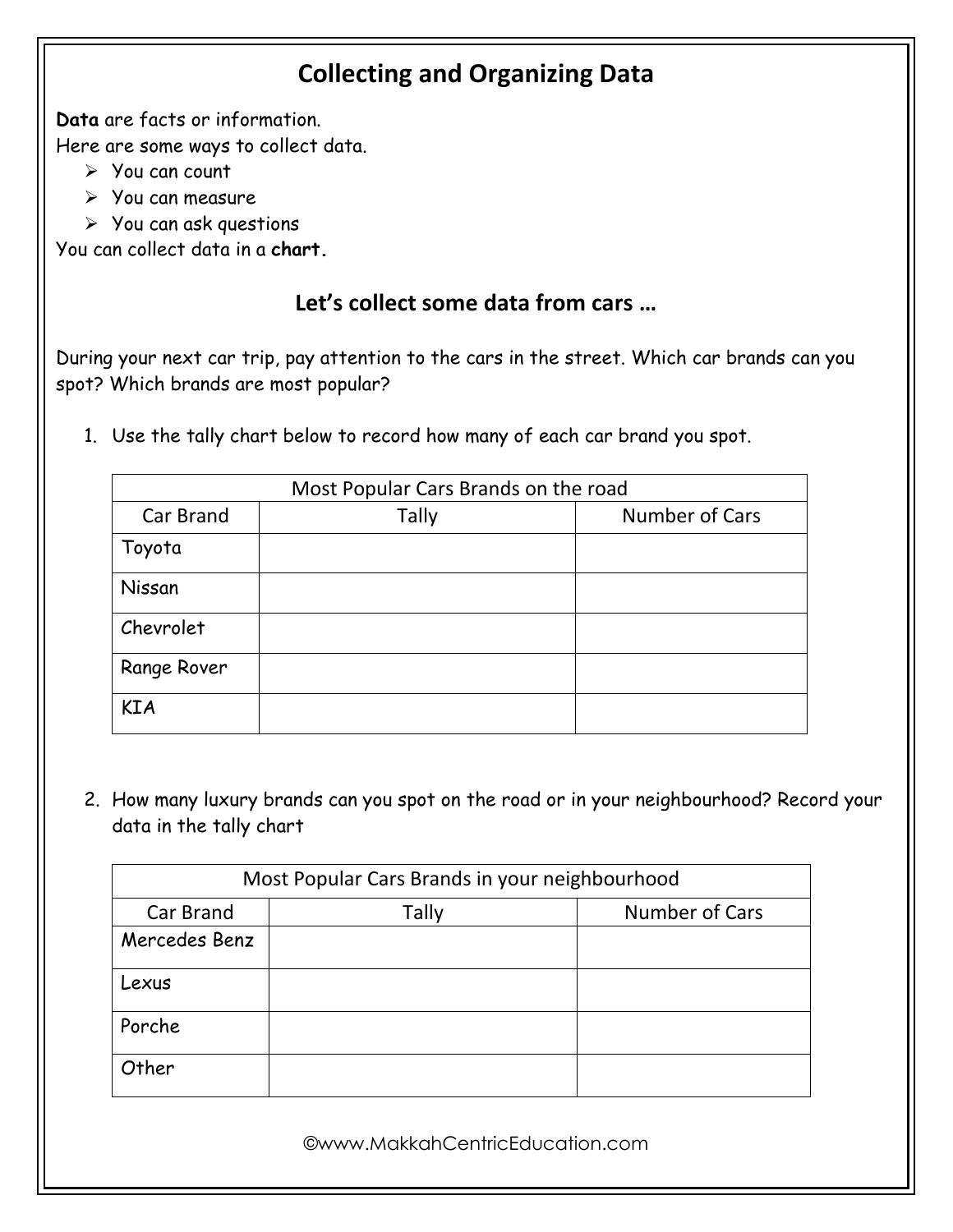3. Use the tally chart below to record the vehicles you spot.

| sedan   |  |
|---------|--|
| SUV     |  |
| Vehicle |  |
| Truck   |  |
| Van/Bus |  |

4. How many luxury brands can you spot on the road or in your neighbourhood? Record your data in the tally chart

|               | Tally | Number of Cars |
|---------------|-------|----------------|
| Mercedes Benz |       |                |
| Lexus         |       |                |
| Porche        |       |                |
| Bentley       |       |                |

©www.MakkahCentricEducation.com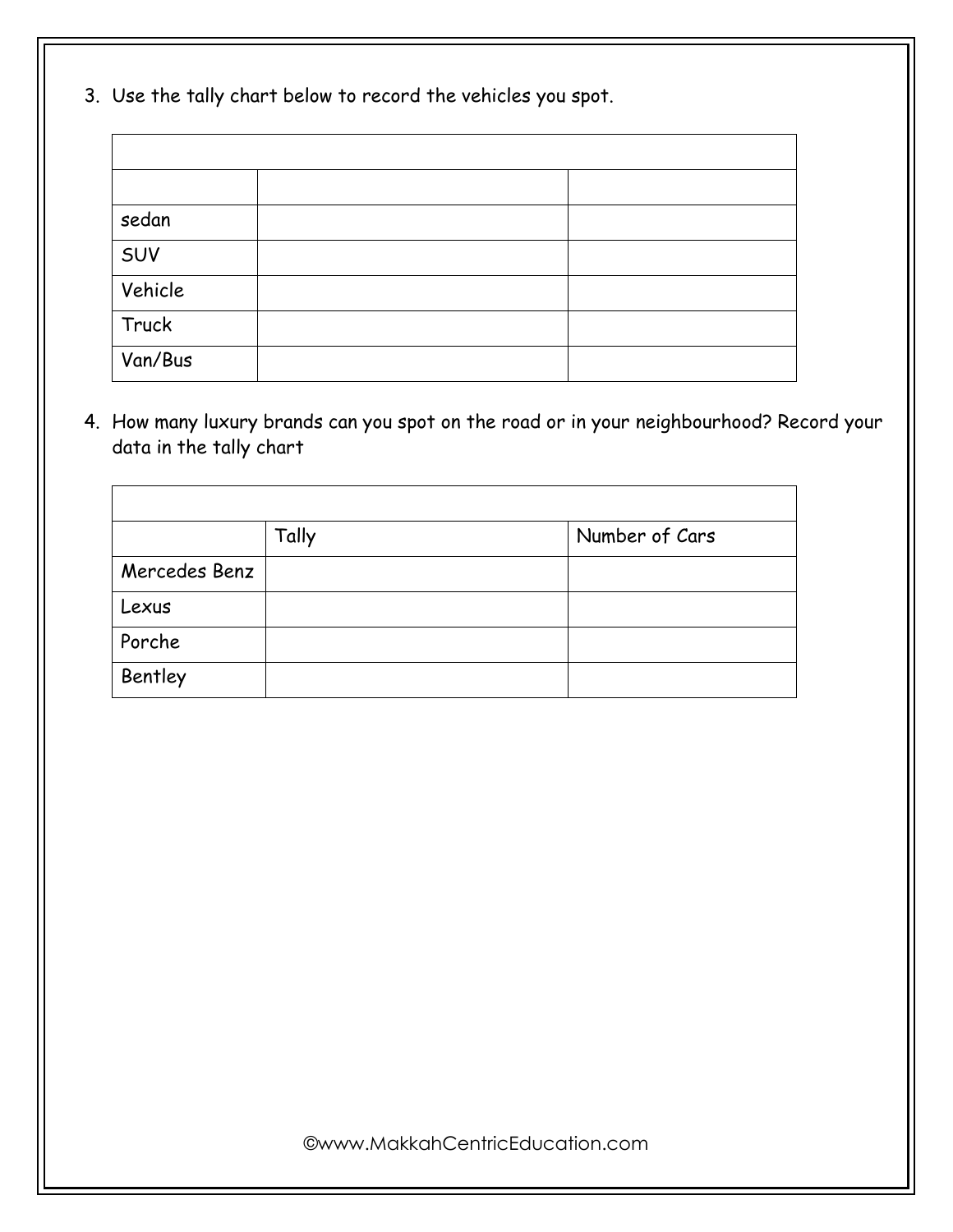|              | <b>Cars in Your Neighbourhood</b><br><b>UNIT PROBLEM</b>                                                                                                                                                                                                  |
|--------------|-----------------------------------------------------------------------------------------------------------------------------------------------------------------------------------------------------------------------------------------------------------|
| Part 1<br>₩  | $\ddag$ Have a look around your neighbourhoods and notice the different vehicles<br>Decide on what type of data you want to collect.                                                                                                                      |
|              | Below are some ideas:<br>most popular car brands (e.g. Toyota, Honda, Nissan etc.)<br>$\circ$<br>most popular type of vehicle (sedan, SUV, van, truck, etc.)<br>$\circ$<br>prefered car colours<br>$\circ$<br>Luxury cars in the neighbourhood<br>$\circ$ |
|              |                                                                                                                                                                                                                                                           |
|              |                                                                                                                                                                                                                                                           |
|              |                                                                                                                                                                                                                                                           |
| $\mathbf{1}$ | $\ddotplus$ Write 2 things you know from your data.                                                                                                                                                                                                       |
| 2.           |                                                                                                                                                                                                                                                           |
|              |                                                                                                                                                                                                                                                           |
|              | <b>@www.MakkahCentricEducation.com</b>                                                                                                                                                                                                                    |